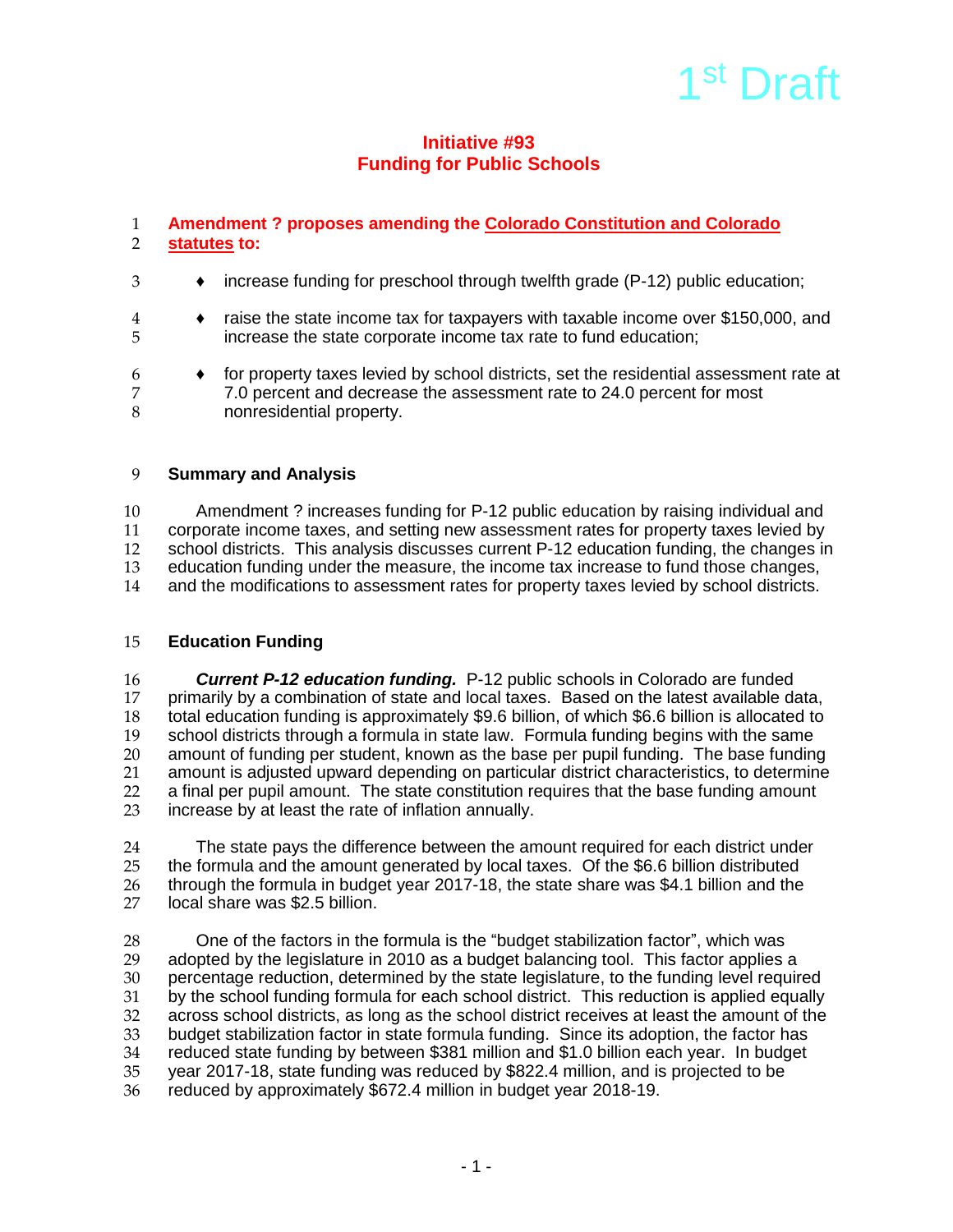

 *Other funding sources.* In addition to funding set by the formula, districts receive federal funding and district fee revenue, and additional state assistance for specific programs, such as special education, English language learning, and transportation. In 4 budget year 2017-18, \$297.6 million in additional state funding was allocated to these<br>5 specific programs, and in budget year 2015-16, the most recent data available, specific programs, and in budget year 2015-16, the most recent data available, \$1.6 billion was received from federal sources and district fee revenue.

 In some school districts, voters have approved property tax revenue above the amount provided through the school finance formula. These additional property taxes are called mill levy overrides, and are used for specific local education needs. As of 2018, voters in 121 out of 178 districts have approved mill levy overrides, which accounts for \$1.1 billion in funding. Figure 1 summarizes all the components of education funding in Colorado.

#### **Figure 1. School District Funding, Budget Year 2017-18**

| 14<br>15 | State Share: \$4.1 billion                         |                                                         |
|----------|----------------------------------------------------|---------------------------------------------------------|
| 16       | - Income tax                                       |                                                         |
| 17       | - Sales tax                                        |                                                         |
| 18       | - Other state revenue                              |                                                         |
| 19       |                                                    | <b>School Finance Formula</b>                           |
| 20       |                                                    | State Share + Local Share                               |
| 21       |                                                    |                                                         |
| 22       | Local Share: \$2.5 billion                         |                                                         |
| 23       |                                                    |                                                         |
| 24       | - Property taxes                                   |                                                         |
| 25       | - Vehicle ownership taxes                          |                                                         |
| 26       | Other Funding Sources: \$3.0 billion**             |                                                         |
| 27       |                                                    |                                                         |
| 28       | - Additional state funding for specific programs   |                                                         |
| 29<br>30 | - Mill levy override property taxes                | <b>Non-Formula Funding</b><br>Varies by school district |
| 31       | - Federal Funding*                                 |                                                         |
| 32       | - District-assessed fees*                          |                                                         |
| 33       | * Budget year 2015-16 data (most recent available) |                                                         |
| 34       | ** Data will be updated as available.              |                                                         |

 *Education funding under the measure.*The measure requires the General 36 Assembly to adopt a new public school finance formula as soon as possible that is than space that is 37 transparent and easy to understand, and meets criteria related to: transparent and easy to understand, and meets criteria related to:

- base per pupil funding;
- 39 equitable allocation of funding among districts, based on several factors;
- adequate funding for certain specialized and early childhood programs; and
- **•** the recruitment and retention of teachers.

 Until the new formula is adopted, the additional revenue generated by the measure must be spent as described in Table 1.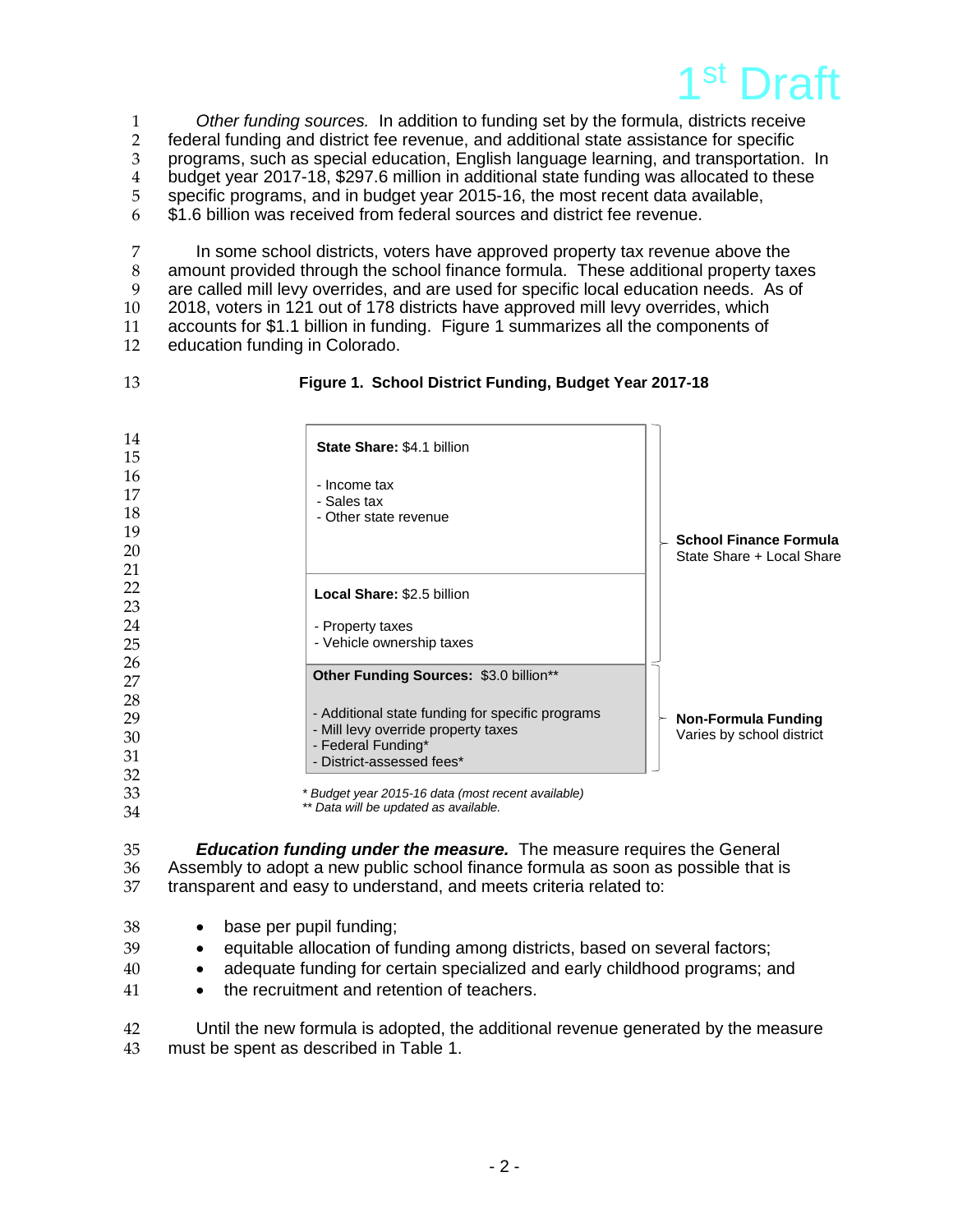

| <b>Funding Criteria</b>      | <b>Current Law</b><br>(projected budget year 2018-19)                                                             | <b>Under Measure</b><br>For Budget Year 2019-20                                                       |
|------------------------------|-------------------------------------------------------------------------------------------------------------------|-------------------------------------------------------------------------------------------------------|
| Base Per-Student Funding     | \$6,769 per student                                                                                               | \$7,300 per student                                                                                   |
| Fully Fund Kindergarten      | Districts receive approximately half of<br>the per-student funding for each<br>kindergarten student.              | Districts receive full per-student<br>funding for each kindergarten<br>student.                       |
| Low-income students          | Districts receive funding based on the<br>number of students whose families earn<br>below a certain income level. | Raises the income qualifications<br>for students to be considered<br>low-income for funding purposes. |
| <b>Special Education</b>     | \$171.6 million**                                                                                                 | \$291.6 million*                                                                                      |
| Gifted and Talented          | $$12.4$ million**                                                                                                 | 22.4 million*                                                                                         |
| English Language Proficiency | \$20.3 million**                                                                                                  | $$40.3$ million*                                                                                      |
| <b>Preschool Funding</b>     | \$112.0 million**                                                                                                 | \$122.0 million*                                                                                      |

#### 1 **Table 1. Funding Requirements Under Amendment ?** 2 **Until New Formula is Adopted**

3 *\*The measure requires the specific dollar increases above budget year 2018-19 levels.*

4 *\*\* Data will be updated as available.*

#### 5 **Tax Changes to Fund Education**

 *Income taxes.* Amendment ? increases income taxes to provide additional revenue for public education. Colorado's current individual and corporate income tax rate is a flat 4.63 percent. Beginning in 2019, the measure creates a graduated individual income tax rate for Colorado taxable income above \$150,000, and increases the corporate tax rate by 1.37 percentage points to 6.0 percent. The measure is expected to generate \$1.6 billion in budget year 2019-20, the first year of implementation. This revenue is exempt from constitutional spending limits.

13 *Individual income tax.* Table 2 shows the change in individual income tax rates 14 under the measure and the percentage of filers in each tax bracket. The graduated 15 income tax rate also applies to estates, trusts, and businesses that file individually. The 16 change in individual income tax rates is expected to increase state revenue by an 16 change in individual income tax rates is expected to increase state revenue by an 17 estimated \$1.4 billion in budget vear 2019-20. estimated \$1.4 billion in budget year 2019-20.

18 The impact of this graduated tax increase on taxpayers will differ based on a 19 taxpayer's taxable income. For example, a taxpayer with taxable income equal to 20 \$225,000 would be taxed at 4.63 percent for the first \$150,000 in income. The 21 subsequent \$50,000 would be taxed at a rate of 5.0 percent, and the final \$25,000 would<br>22 be taxed at a rate of 6.0 percent. be taxed at a rate of 6.0 percent.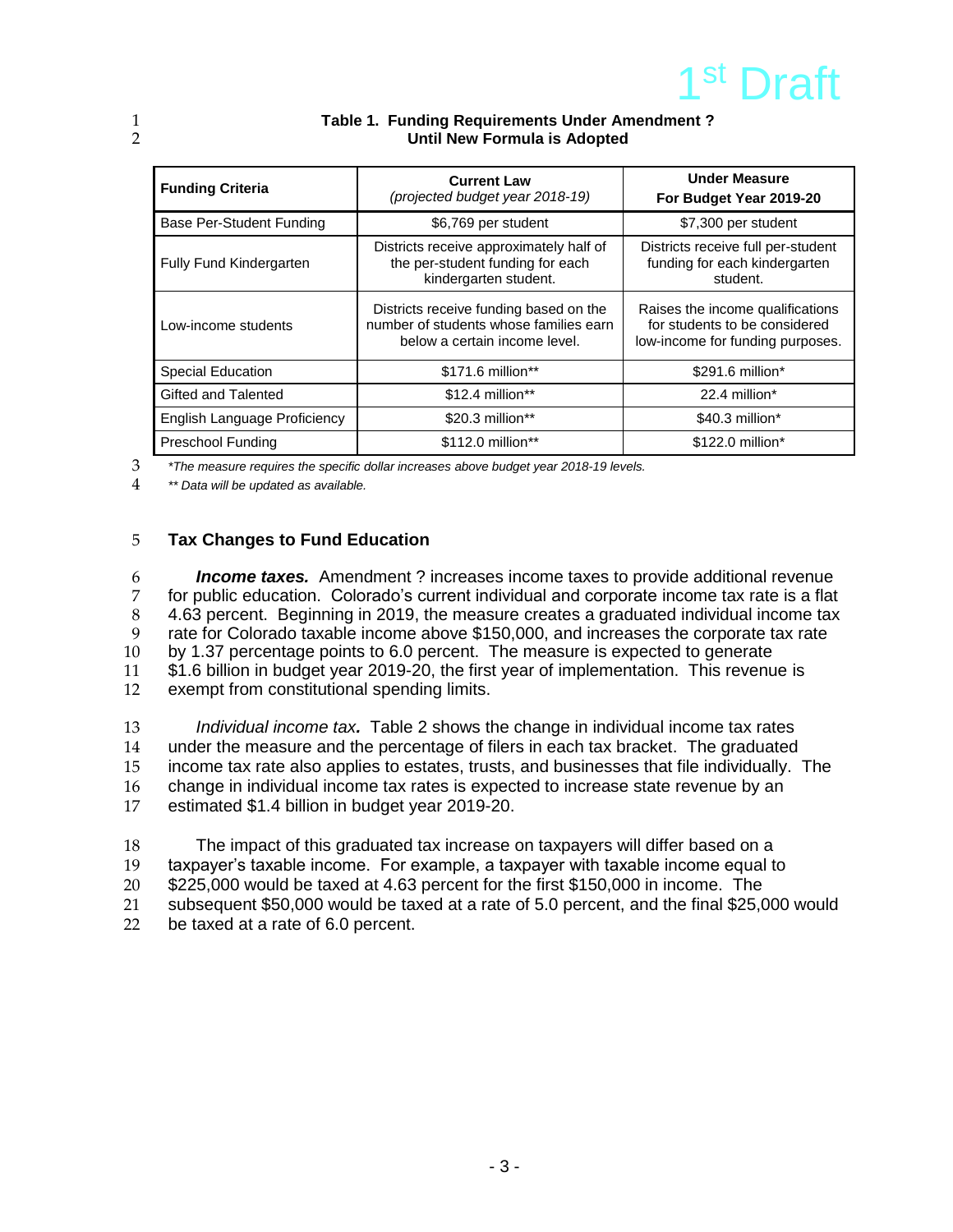

| Taxable income<br>between | is taxed at a<br>rate of | <b>Percent of filers whose</b><br>maximum income is in<br>each tax bracket |
|---------------------------|--------------------------|----------------------------------------------------------------------------|
| \$0 and \$150,000         | 4.63% (current rate)     | 91.8%                                                                      |
| \$150,001 and \$200,000   | 5.0%                     | 3.2%                                                                       |
| \$200,001 and \$300,000   | 6.0%                     | 2.5%                                                                       |
| \$300,001 and \$500,000   | $7.0\%$                  | 1.4%                                                                       |
| Over \$500,000            | 8.25%                    | $1.1\%$                                                                    |

#### 1 **Table 2. Individual Income Tax Rates Under Amendment?**

2 Table 3 shows six examples of annual increases in individual income tax liability

3 under the measure. On average, taxpayers with \$200,000 in taxable income will pay<br>4 \$185 more per vear under the measure. Those with taxable income equal to or less \$185 more per year under the measure. Those with taxable income equal to or less

5 than \$150,000 will not experience a tax increase under the measure.

#### 6 **Table 3. Example Individual Income Tax Increases Under Amendment ?**

| If your Colorado taxable<br>income is | The measure will increase your<br>annual income tax liability* by |
|---------------------------------------|-------------------------------------------------------------------|
| \$65,000                              | \$0                                                               |
| \$100,000                             | \$0                                                               |
| \$200,000                             | \$185                                                             |
| \$250,000                             | \$870                                                             |
| \$400,000                             | \$4,425                                                           |
| \$1.0 million                         | \$26.145                                                          |

7 *\* Actual tax liability may vary based on modifications to taxable income.* 

 *Corporate income tax.* The measure increases the corporate income tax rate from 4.63 percent to 6.0 percent, a 1.37 percentage point increase. Businesses that pay corporate income tax are typically large businesses that operate across multiple states or countries. In contrast to the measure's individual tax rate changes, the increase in the corporate income tax rate is not a graduated tax rate. The change is expected to generate \$179.9 million in budget year 2019-20. On average, the approximately 15,000 corporate income taxpayers with an income tax liability are expected to pay an additional \$11,085 per year under the measure.

**Property taxes.** Property taxes are paid on a portion of a property's value,<br>17 determined by an assessment rate. The measure sets the assessment rate for determined by an assessment rate. The measure sets the assessment rate for property taxes that fund school districts at 7.0 percent for residential property and 24.0 percent for most nonresidential property. The measure does not impact the assessment rates for mines and lands producing oil and gas, nor does it impact assessment rates for property 21 taxes levied by other local governments.

22 *Taxpayer impacts.* The measure will decrease school district property taxes for most 23 nonresidential property by reducing the nonresidential assessment rate from 24 29.0 percent to 24.0 percent. For residential properties, the measure is expected to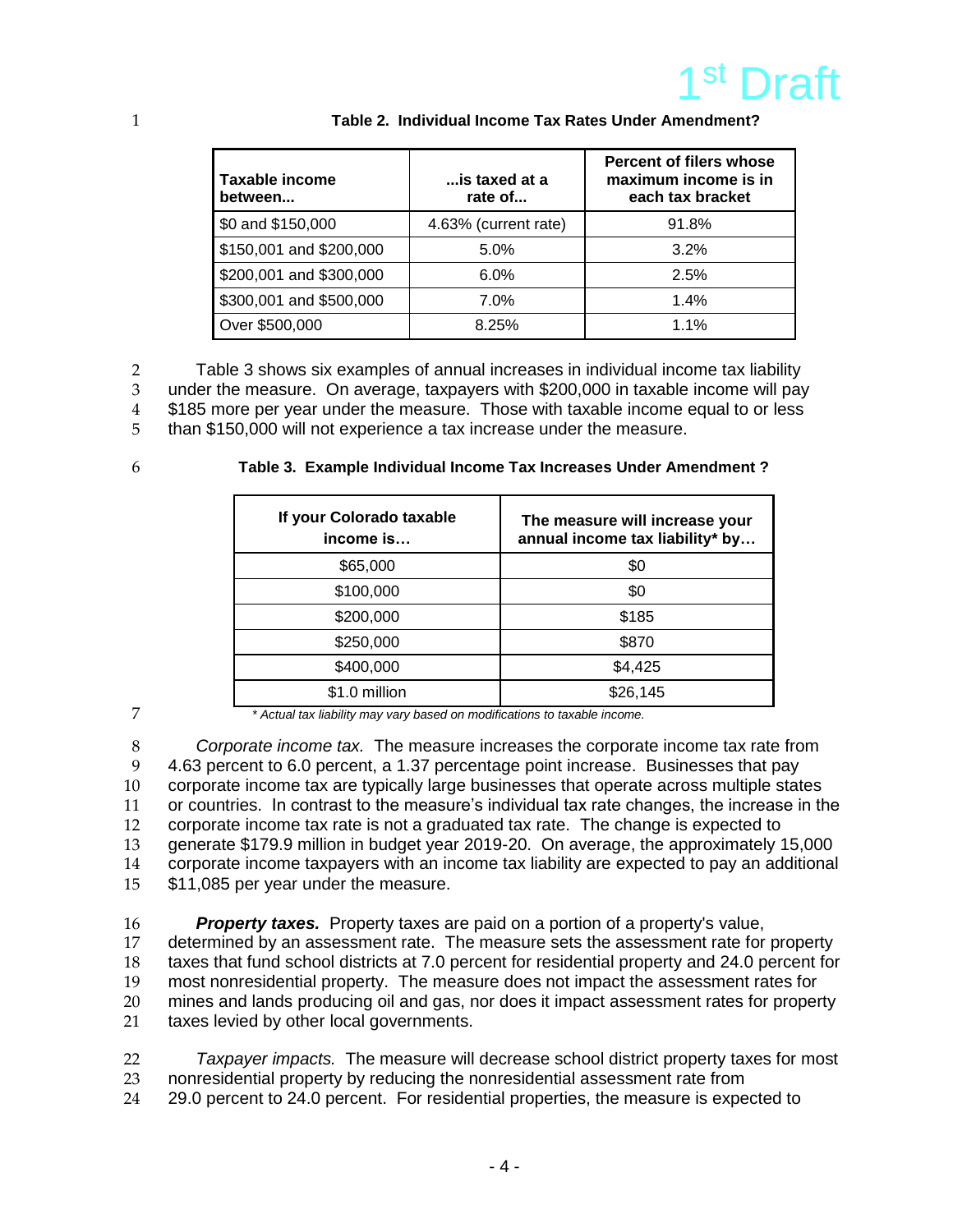

1 increase property taxes in 2019. The current residential assessment rate is 7.2 percent;

2 however, it is projected to drop to 6.1 percent in 2019. As a result, setting the residential 3 assessment rate at 7.0 percent increases residential property taxes above what is

4 projected in 2019 and beyond.

 The impact on individual taxpayers will vary based on several factors, including the school finance formula mill levy of the local school district, the actual value of the property, the 2019 residential assessment rate without the measure, and whether any 8 mill levy overrides have been approved by the voters in the school district. Overall,<br>9 oroperty tax revenue for school districts is currently projected to decrease by property tax revenue for school districts is currently projected to decrease by \$62.4 million statewide in 2019 as a result of the measure.

 *School finance implications.* The impact of setting the assessment rates means less property tax revenue in 2019, so the state will have to increase its share of funding in order to meet the formula funding, as determined by the state legislature. The additional revenue generated by the income tax increase will both cover the increased state share, and provide additional funding for schools.

16 The assessment rates established by the measure also apply to mill levy overrides.<br>17 The impact of the measure on this revenue will vary by district, depending on how the 17 The impact of the measure on this revenue will vary by district, depending on how the<br>18 mill levy override ballot question was put to voters. In 2019, school districts whose mill levy override ballot question was put to voters. In 2019, school districts whose 19 voters have approved a specific mill levy override rate will receive less revenue than 20 initially anticipated. School districts whose voters have approved a specific amount of 21 revenue have a floating mill levy override rate, and will not see a change in revenue<br>22 onenerated from the funding source. generated from the funding source.

## 23 **Oversight**

24 Amendment ? requires the Colorado Department of Education, within five years of 25 the measure's implementation, to review how the additional revenue is spent and identify 26 best practices for promoting continuous student achievement. In addition, the state 27 legislature, within ten years of the implementation of the new school finance formula, is<br>28 required to review the formula and ensure that it meets the goals of the measure. required to review the formula and ensure that it meets the goals of the measure.

> *For information on those issue committees that support or oppose the measures on the ballot at the November 6, 2018, election, go to the Colorado Secretary of State's elections center web site hyperlink for ballot and initiative information:*

*<http://www.sos.state.co.us/pubs/elections/Initiatives/InitiativesHome.html>*

## 29 **Arguments For**

- 30 1) Colorado ranks in the bottom 25 percent in the country in total education funding<br>31 ber student. From its implementation in budget year 2010-11 through budget 31 per student. From its implementation in budget year 2010-11 through budget <br>32 vear 2018-19, the budget stabilization factor has cut funding by \$7.2 billion 32 year 2018-19, the budget stabilization factor has cut funding by \$7.2 billion
- 33 compared to the amount required by the school finance formula. As a result,